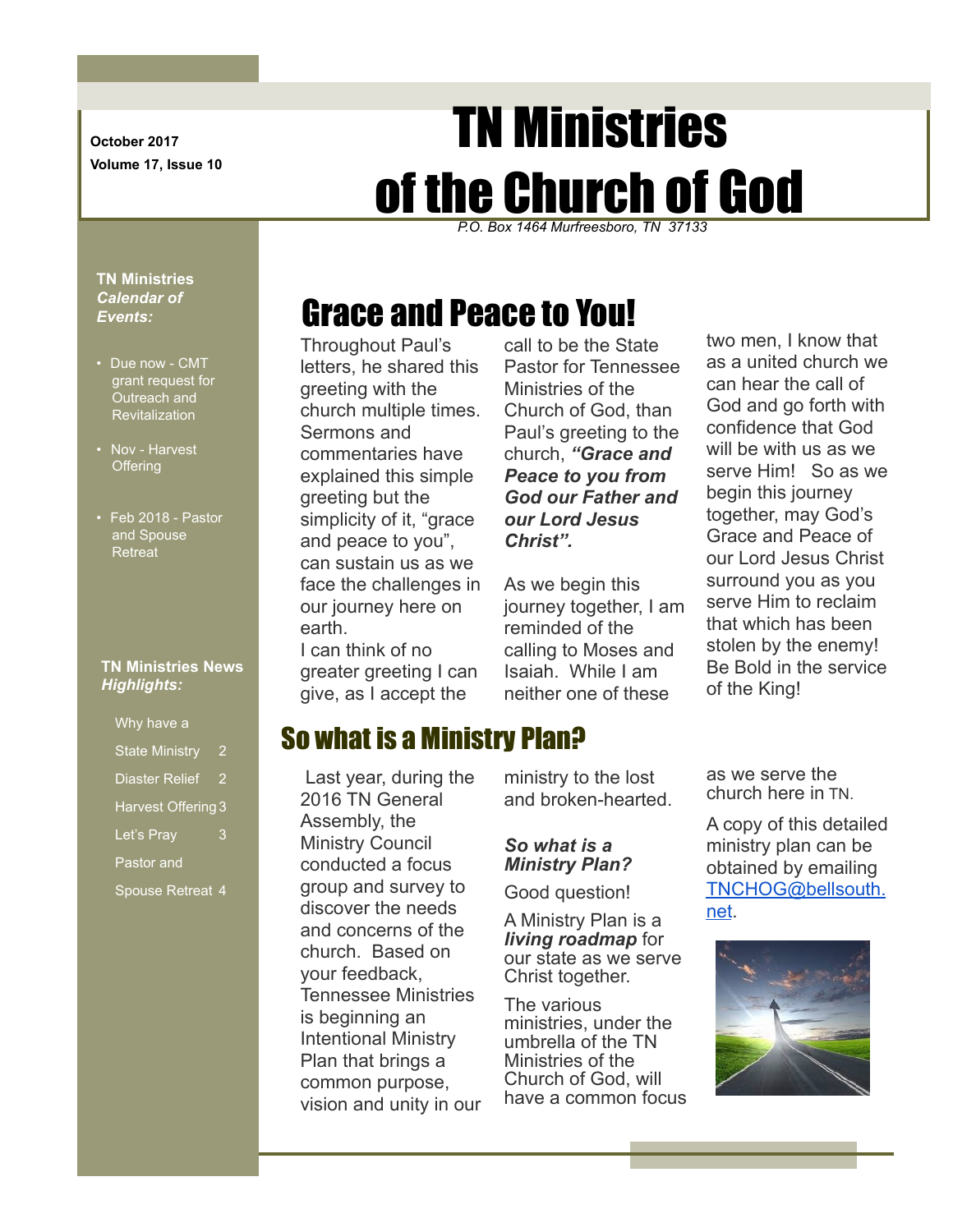

## Why Have a State Ministry?

- Intentional Ministry that brings a Common Purpose, Vision, and Unity in our Ministry to the Lost and Broken Hearted.
- Train and Mobilize for Greater Missional Endeavors
- Preserve, Record, and Transmit Theology for the Church
- Encourage Pastors and Churches as they Serve
- License Ministers and Uphold Ordination Standards
- Maintain Approved List of Ministers and Churches

[org](mailto:SLewis@chog.org)

- Assist/Mediate in Conflict Resolution
- Assist with Pastoral Placement
- Assist in Church Planting
- Leadership Development and Training for Pastors, Youth, and Lay **Leaders**

## Disaster Relief

It is not too late to take an offering or make plans to send a work team to one of the devastated areas.

You can send money [to the Church of God](http://www.jesusisthesubject.org/disaster-relief/)  [Disaster Relief Fund](http://www.jesusisthesubject.org/disaster-relief/) earmarked for the location or you can send money to the

appropriate State Office. Contact information: [Church of God](http://www.jesusisthesubject.org/disaster-relief/)  Florida Church of God Ministries: 407-737-7633. Ken Love, [ken@flcog.org](mailto:ken@flcog.org)

[Disaster Relief](http://www.jesusisthesubject.org/disaster-relief/): 800-848-2464. **Stephen** Lewis, **SLewis@chog.** 

Texas General Assembly of the Church of God: 281-487-4283. Tim [West, timothybwest@](mailto:timothybwest@mac.com) [mac.com](mailto:timothybwest@mac.com)

## *Check it out!*  Tennessee Ministries of the Church of God is now registered on Amazon as a Smile **Charitable**

## Shopping on Amazon?

Did you know that TN Ministries is now registered as a Smile Charitable Organization on Amazon? As you shop on Amazon, if you designate TN Ministries as your Smile Charity, you will be funding our various

ministries within the state of TN.

To get started, type the following in your web browser -

https://smile.amazon.com

Then search for and then select **Tennessee Ministries of the Church of God** as your smile charitable organization.

Just make sure you have [smile.amazon.com](http://smile.amazon.com) in the browser as you shop.

Organization. <https://smile.amazon.com/ch/62-1179592>

*As God's people, let us pray, give, or serve. Time passes yet people are still hurting. Let us be generous.*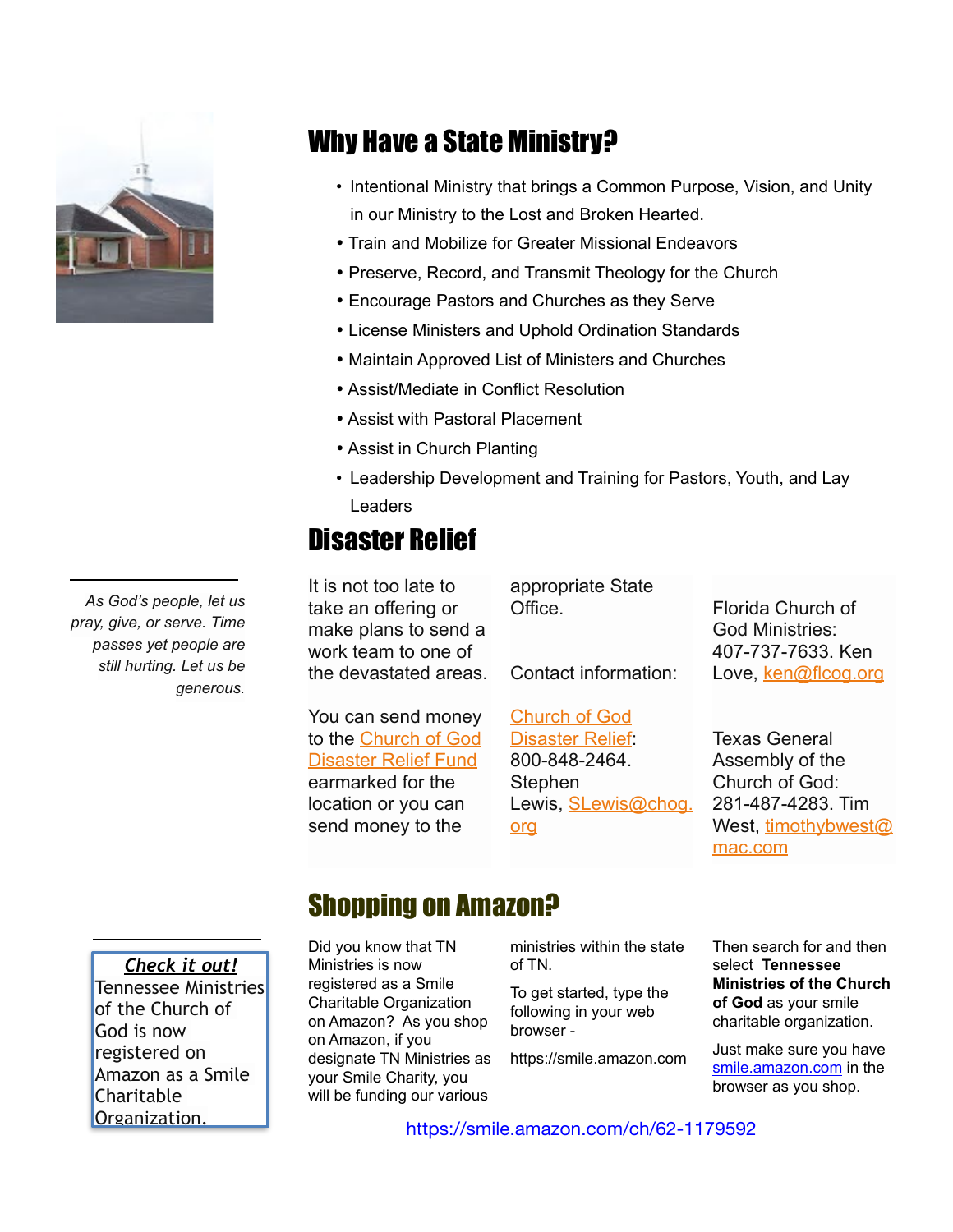# Harvest Offering for TN Ministries

During the past three years, our Unified Budget here in Tennessee has experienced a shortfall in our funding that is impacting our ability to unite together in serving our Lord. As a good friend has repeated several times, "we need to move from a life support budget to a ministry budget."

In the past year, the Ministry Council and through Dwayne's leadership, we have reduced internal costs by more than \$10,000 by leveraging technology and reducing office costs. While we continue to seek God's wisdom in reducing our internal financial needs, we need to begin to seek God's provisions for ministry here in TN.

The Ministries Council is requesting that every church in Tennessee consider receiving a Harvest Offering either the first or second Sunday in November. This special love offering is planned to help us make up the short-fall in Unified Budget giving and to express our thanks to God for the opportunity to share in cooperative ministry for the Kingdom.

> Don Hackney Ministry Council Chair

## A Call for Prayer

Last April, Bro. Danny Pinter ran into his study to grab his Bible study notes for the evening service, but something else caught his eye. An old VHS tape of a Praise Gathering sermon: "My house Shall be Called a House of Prayer " by Jim Cymbala.. The old tape seemed to reach out and grab HIM! So, he put his agenda aside and showed it.

The Lord grabbed the people. The priority of concentrated prayer has taken root, blossomed, and born fruit ever since.

Every Thursday evening, the flock gathers and prays for over an hour together for specific needs and for spiritual growth. They are seeing answers for the Glory of God!

Danny says, "Of all the programs and curriculum we have tried through the years, nothing has given the church the sense of purpose that this has." He sees it as a huge priority in the life of the church:

Concentrated prayer time together. Because of that, The Lord's Kingdom is richly present at Scott Memorial in Chattanooga.

"How is your congregation responding to Jesus' prayer mandate? Our Lord wants us all involved in the battle for spiritual victories! Our earthly culture says to run and run fast-- but Jesus says to pray and fast! Which are we doing?

If you need a prayer jump start, the sermon "My House Shall Be Called a House of Prayer " by [Jim Cymbala is available for purchase at https://store.brooklyntabernacle.org/products/my-house](https://store.brooklyntabernacle.org/products/my-house-shall-be-called-a-house-of-prayer-dvd.html)[shall-be-called-a-house-of-prayer-dvd.html](https://store.brooklyntabernacle.org/products/my-house-shall-be-called-a-house-of-prayer-dvd.html)

Or view the sermon on YouTube at <https://www.youtube.com/watch?v=40F5wMbjugE>